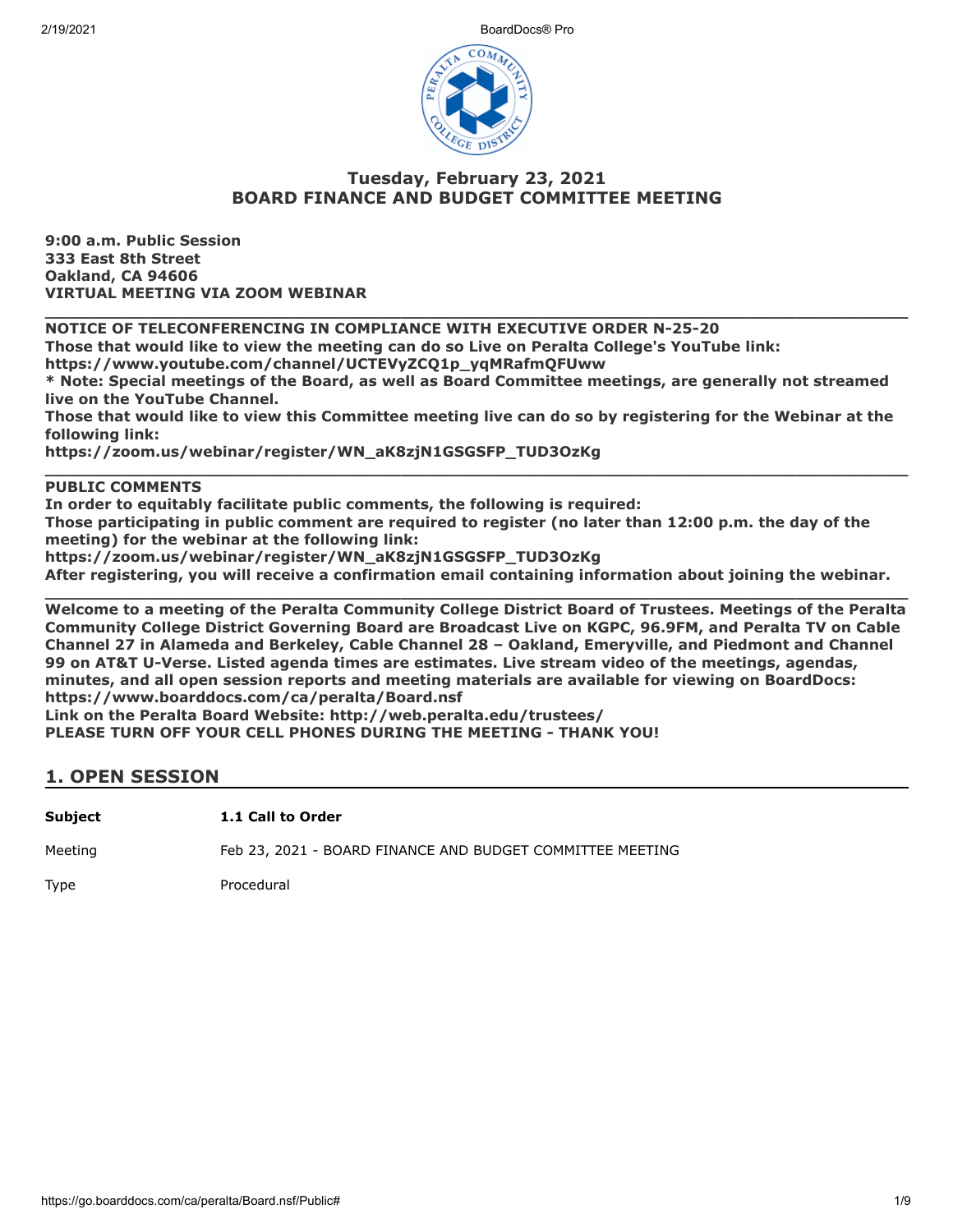### **1. OPEN SESSION**

| Subject     | 1.2 Roll Call                                             |
|-------------|-----------------------------------------------------------|
| Meeting     | Feb 23, 2021 - BOARD FINANCE AND BUDGET COMMITTEE MEETING |
| <b>Type</b> | Procedural                                                |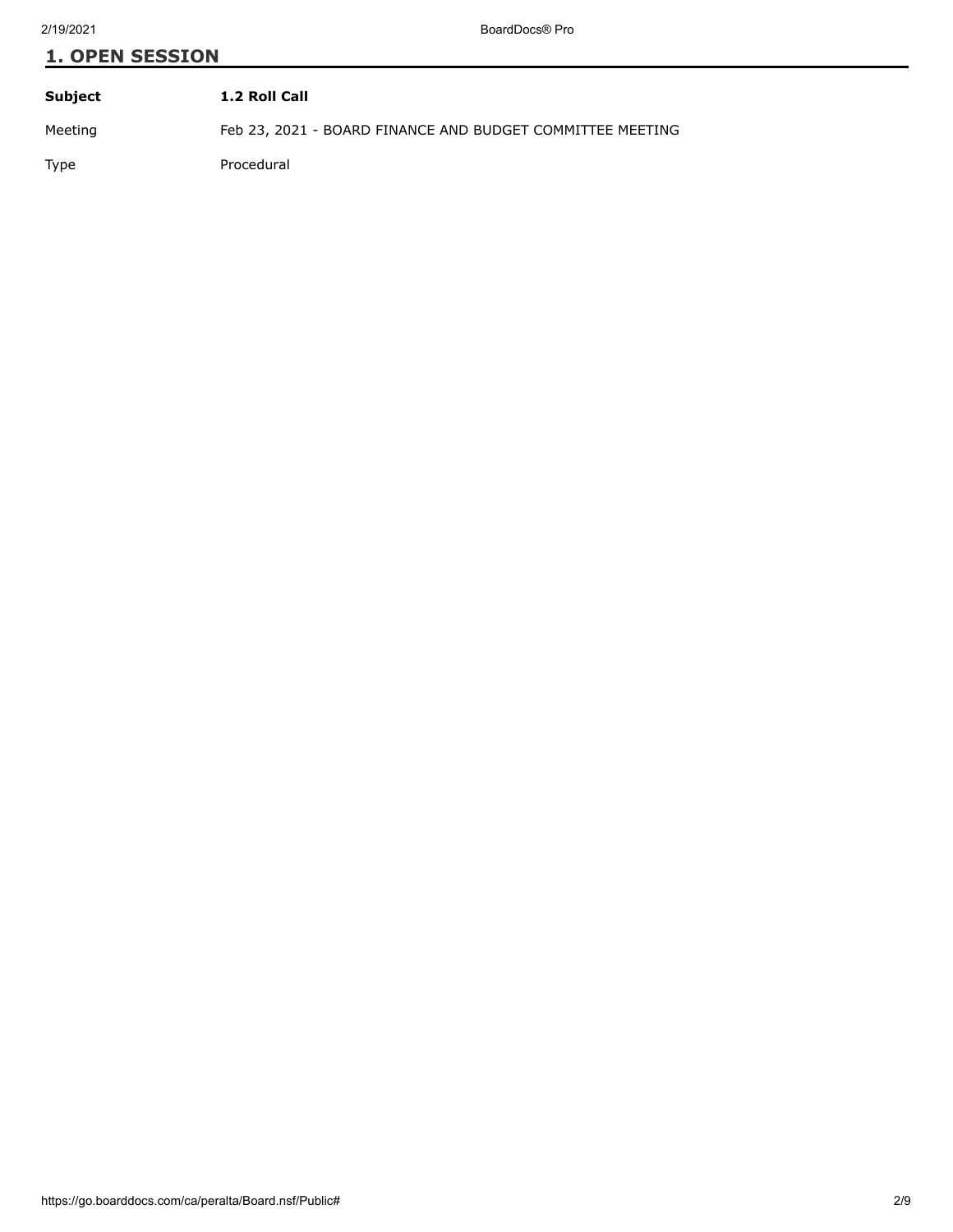# **1. OPEN SESSION**

| <b>Subject</b>       | 1.3 Approval of the Agenda                                |
|----------------------|-----------------------------------------------------------|
| Meeting              | Feb 23, 2021 - BOARD FINANCE AND BUDGET COMMITTEE MEETING |
| Type                 | Action                                                    |
| Preferred Date       | Feb 23, 2021                                              |
| Absolute Date        | Feb 23, 2021                                              |
| Fiscal Impact        | No                                                        |
| <b>Budgeted</b>      | No                                                        |
| <b>Budget Source</b> | N/A                                                       |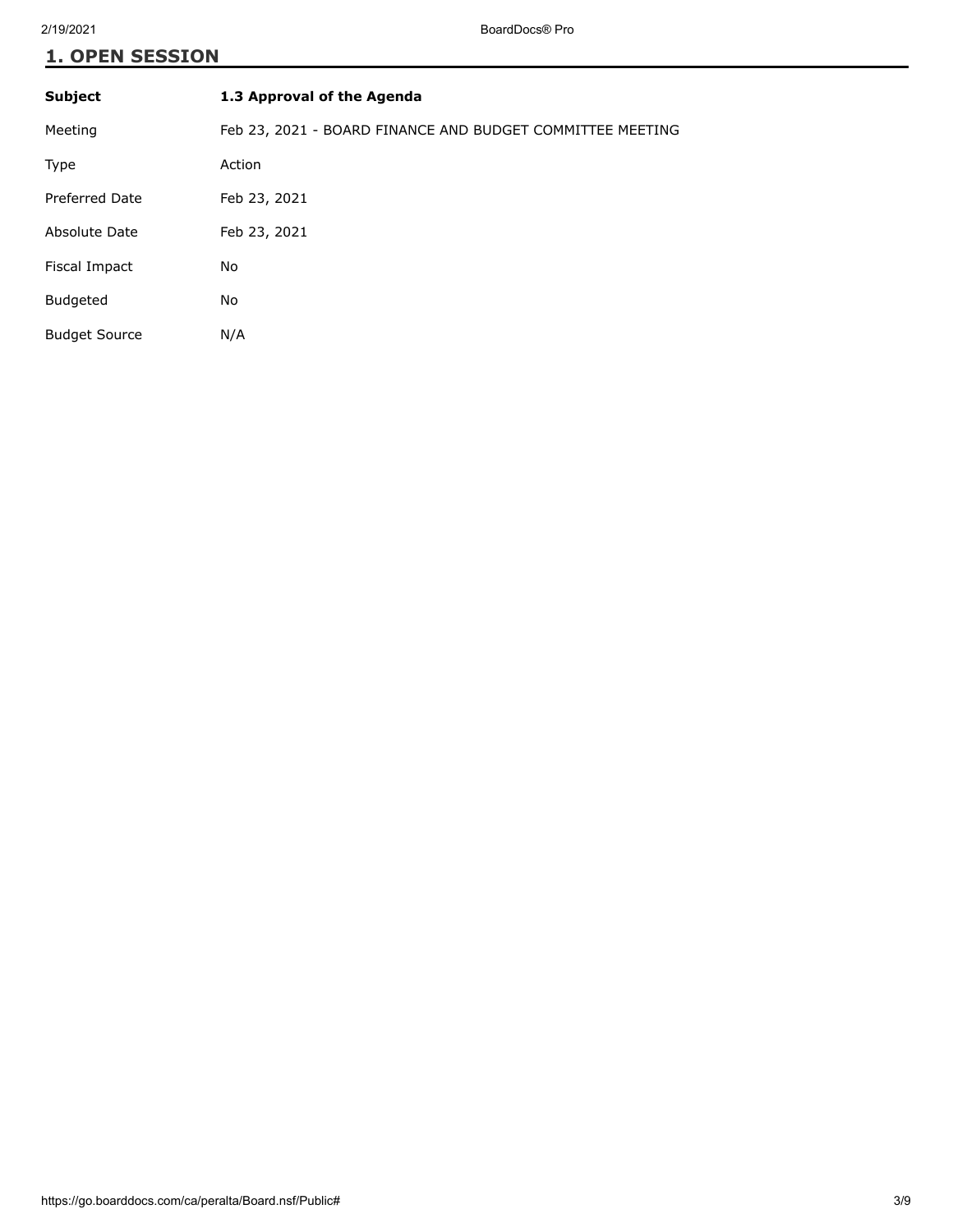### **1. OPEN SESSION**

#### **Subject 1.4 Public Communication**

Meeting Feb 23, 2021 - BOARD FINANCE AND BUDGET COMMITTEE MEETING

Type Information

At this time, the Board of Trustees will listen to communication from the public on matters that are not on the agenda and are within the Board's jurisdiction. Under provisions of the Brown Act, the Board and District staff are prohibited from discussing or taking action on oral requests that are not part of the agenda, but may respond briefly. A maximum of 15 minutes (up to 3 minutes per individual) will be provided for speakers under this agenda section, at the Board President's discretion. A speaker's card must be completed to request to address the Board. Requests to speak which cannot be honored within the time limit will be scheduled for subsequent meetings in the order received. Persons addressing items included on the agenda will be heard at the time the item is considered, and comments on tangential issues not directly related to the item may be ruled out of order. Cards must be received prior to the Board's consideration of the item and are honored in the order the cards are received. A speaker may yield time to another speaker up to a limit of 6 additional minutes, with no more than 5 speakers on the issue, where both have completed a speaker's card, and the yielder must identify him/herself to the Board. Speakers are asked to submit any materials to the Board Clerk and shall not approach the dais during meetings. (Please line-up when your name is called.) Further direction is provided in Board Policy and Administrative Procedure 2345 Public Participation at Board Meetings.

**<http://web.peralta.edu/trustees/board-policies/>**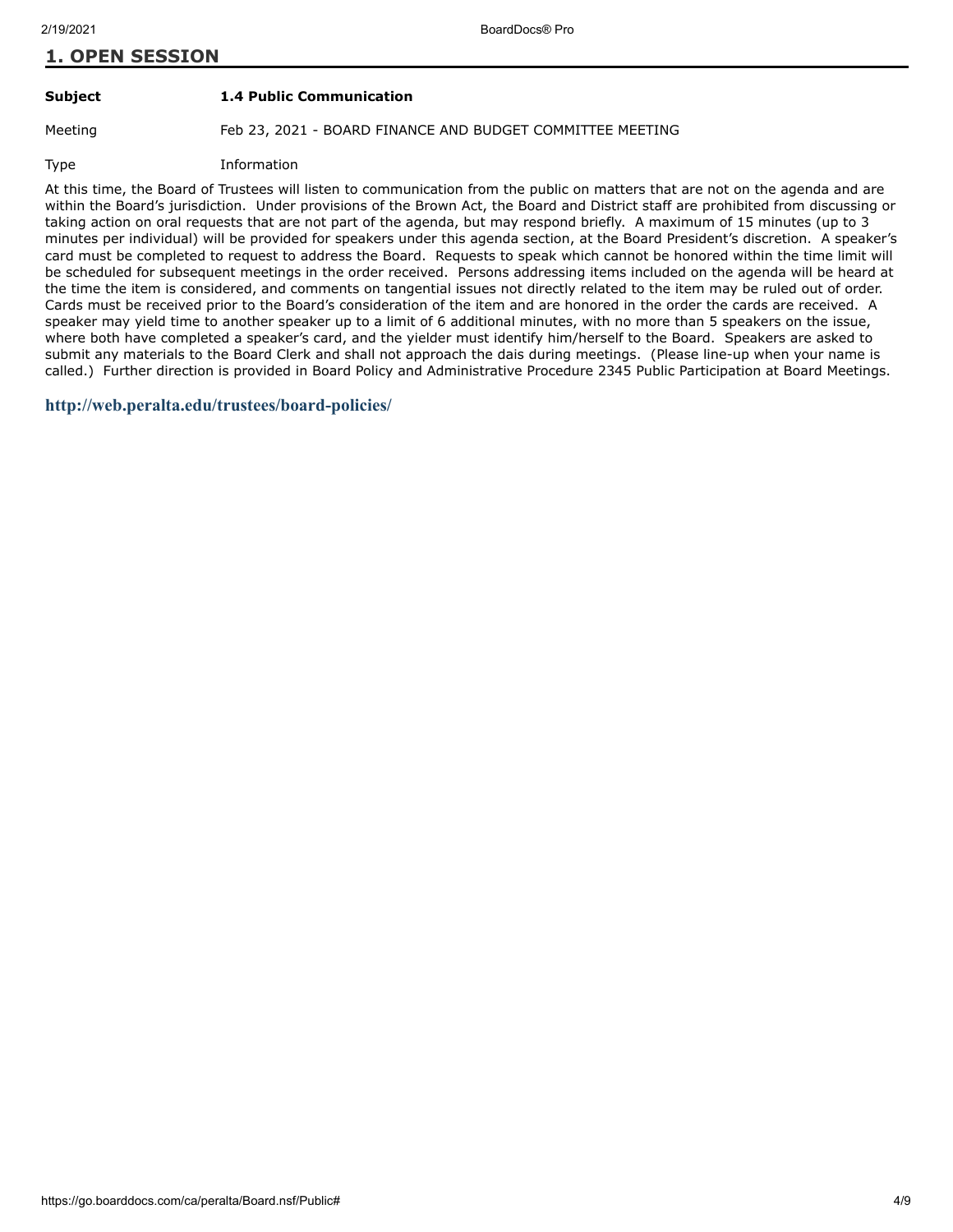| Subject | 2.1 Discussion of Committee Charge                        |
|---------|-----------------------------------------------------------|
| Meeting | Feb 23, 2021 - BOARD FINANCE AND BUDGET COMMITTEE MEETING |
| Type    | Information                                               |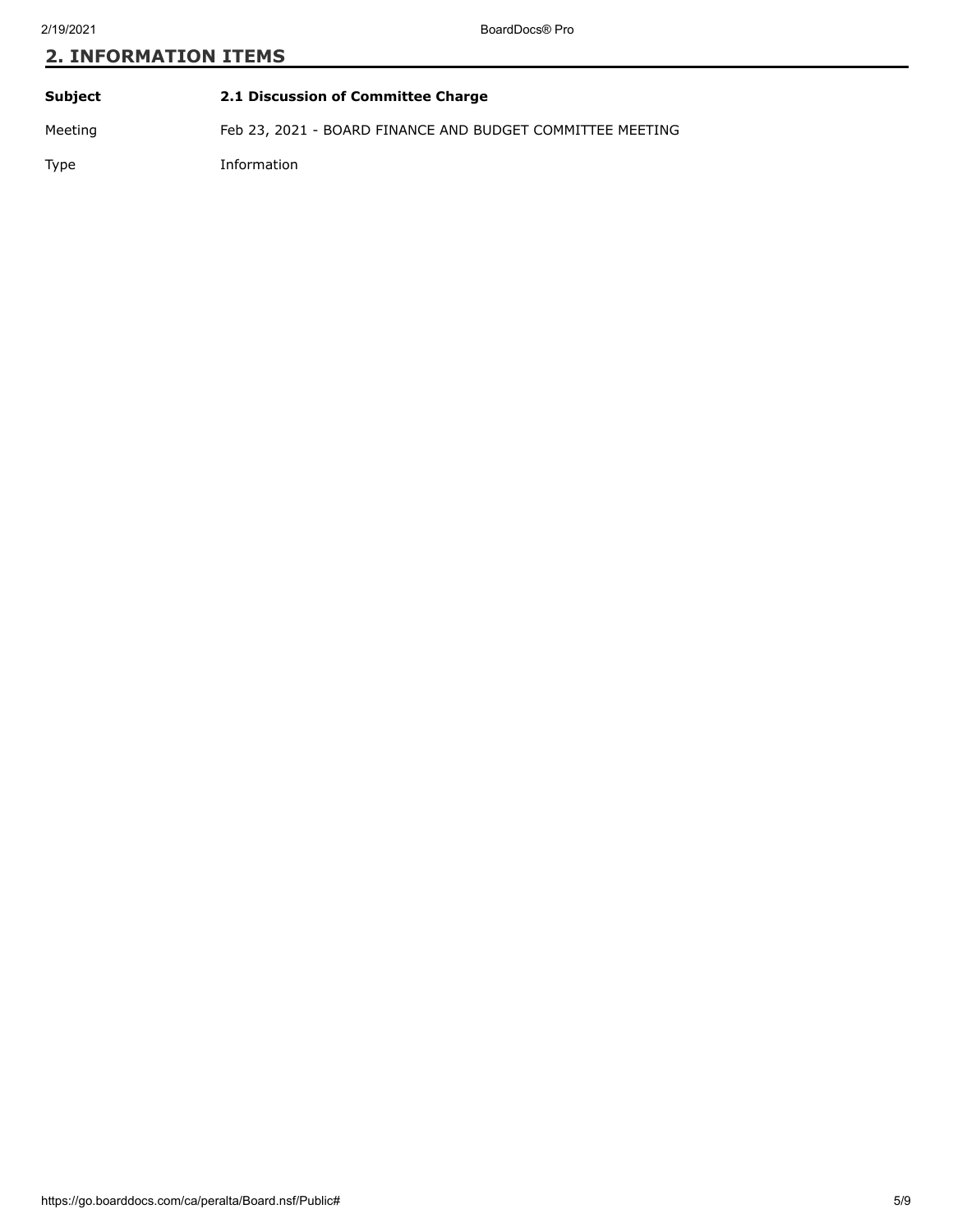| Subject | 2.2 Agenda Items of Priority or Interest from Board Members |
|---------|-------------------------------------------------------------|
| Meeting | Feb 23, 2021 - BOARD FINANCE AND BUDGET COMMITTEE MEETING   |
| Type    | Information                                                 |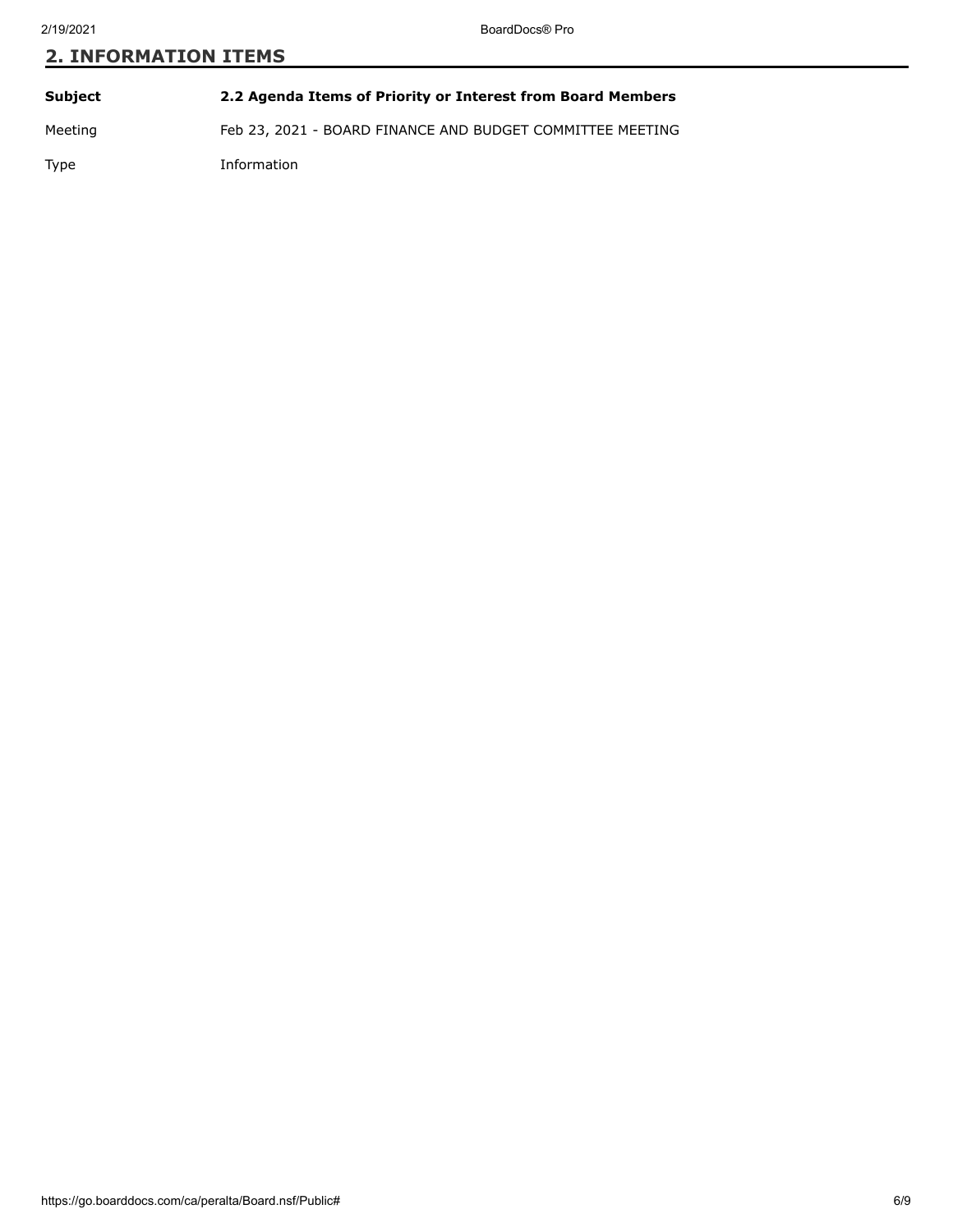| Subject | 2.3 Short and Long-Term Vision for the Committee / Charter for the Trustee Audit and<br><b>Finance Committee Review</b> |
|---------|-------------------------------------------------------------------------------------------------------------------------|
| Meeting | Feb 23, 2021 - BOARD FINANCE AND BUDGET COMMITTEE MEETING                                                               |
| Type    | Information                                                                                                             |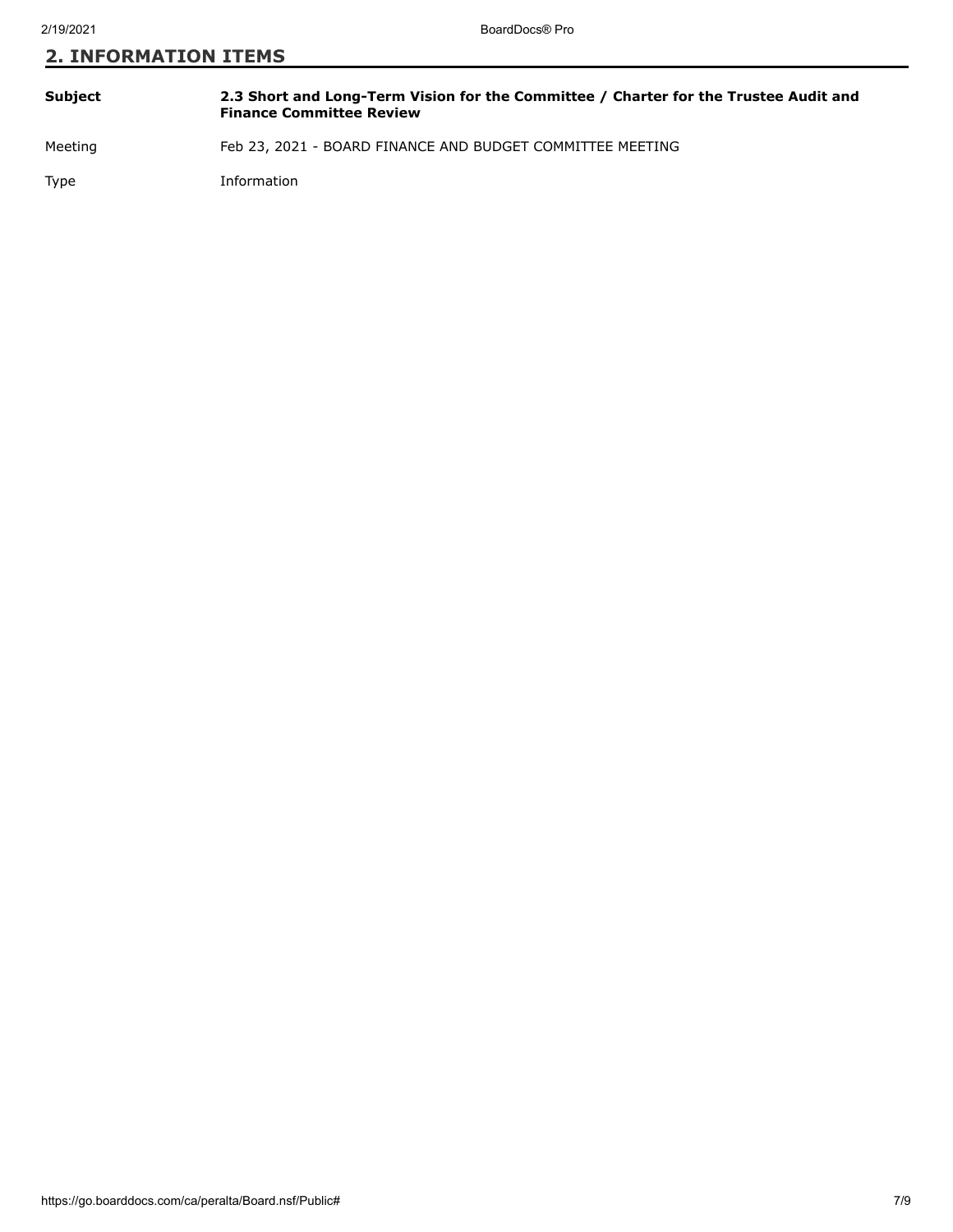| Subject | 2.4 Scheduling of Committee Meetings for the Year (Review Budget Calendar approved<br>1/21/20 |
|---------|-----------------------------------------------------------------------------------------------|
| Meeting | Feb 23, 2021 - BOARD FINANCE AND BUDGET COMMITTEE MEETING                                     |
| Type    | Information                                                                                   |